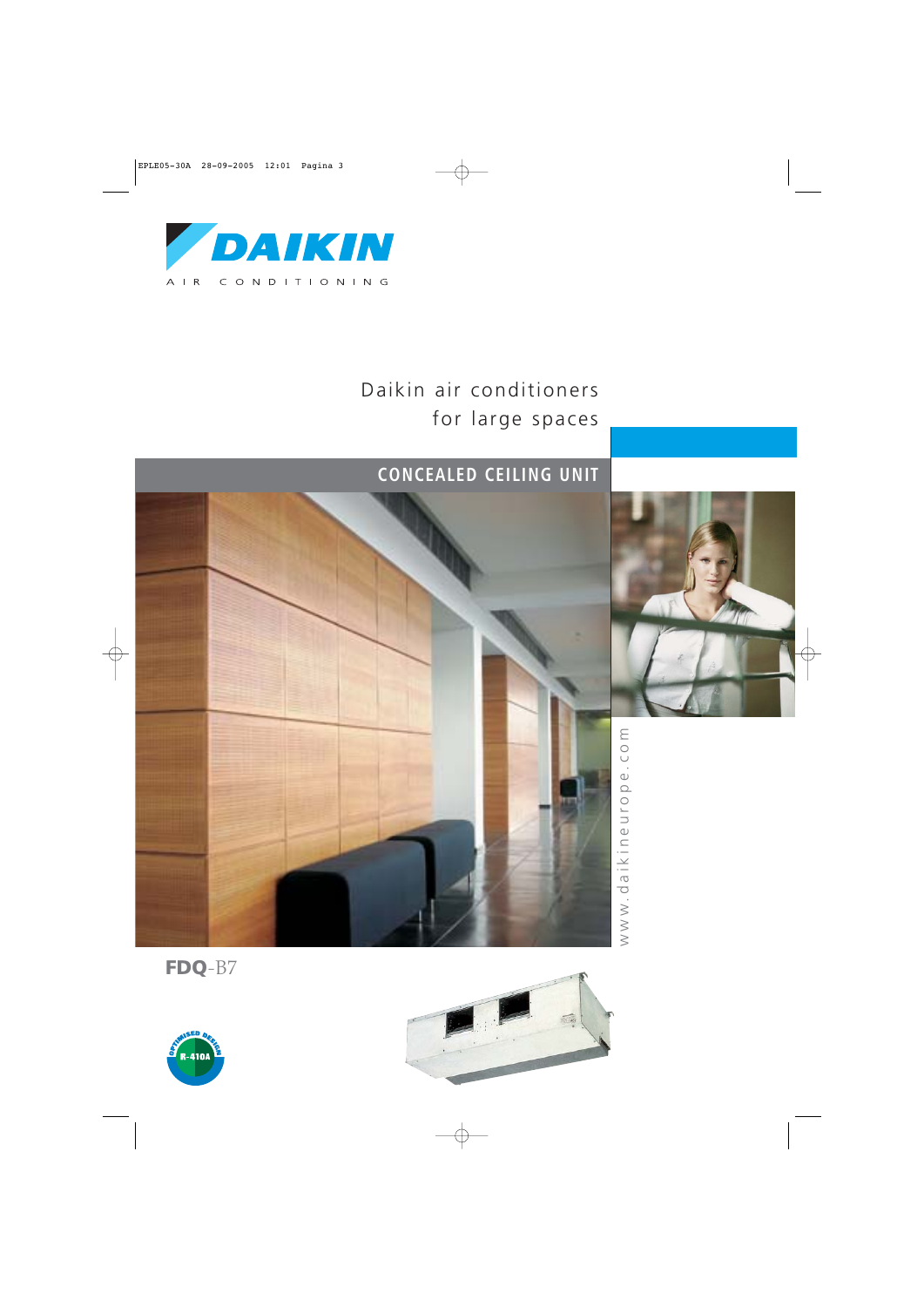



*Concealed ceiling units are built into the false ceiling, leaving only the suction and discharge grilles visible. Because the compact suction and discharge grilles can be placed wherever you want, they are ideal for achieving uniform temperature distribution in large and heavily partitioned areas.*

*Not only are concealed ceiling units visually the most unobtrusive, they are also among the quietest type of air conditioning.*

#### **COMFORT**

- The indoor unit is **quiet in operation**. The sound levels are as low as 44dB(A), comparable to refrigerator humming or a quiet conversation.
- You can select a **high fan speed**, providing you maximum reach.
- The indoor unit contains an air **filter** which removes microscopic particles and dust.

#### **FLEXIBLE INSTALLATION AND MAINTENANCE**

• Since the indoor unit has a low height it fits flush into a narrow ceiling void. The installation of the unit only requires a **false ceiling** of only 360mm.



- The **outdoor unit** can be installed on a roof or terrace or placed against an outside wall.
- Special **anti-corrosion treatment** of the outdoor unit's heat exchanger fin, gives greater resistance against acid rain and salt corrosion. Additional resistance is provided by a rust proof steel sheet on the underside of the unit.

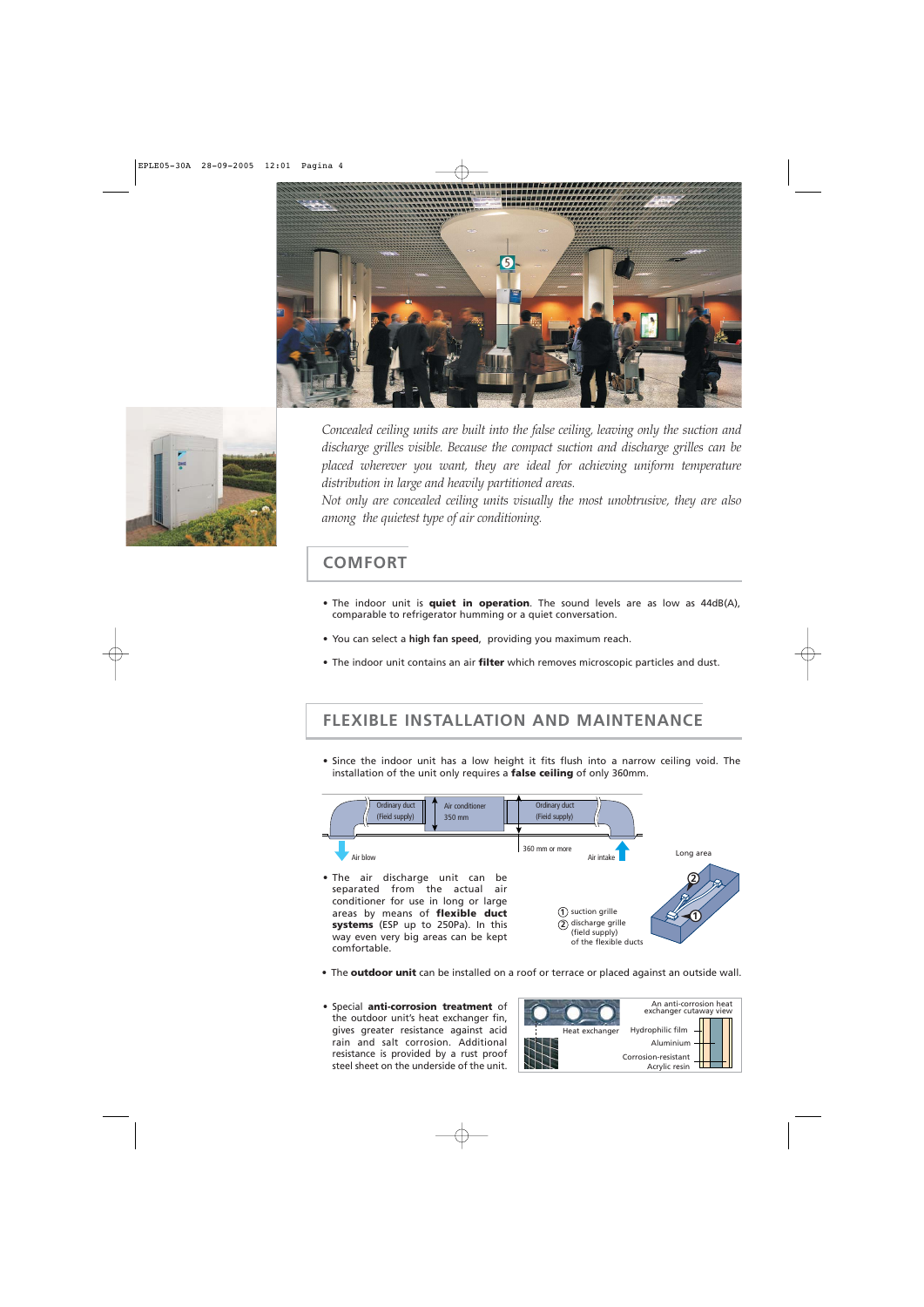

Wired remote control (Optional)

- Daikin **remote controls** give you easy control at your fingertips.
- The **wired remote control** provides you with a schedule timer, enabling the air conditioning to be programmed daily or weekly.
- The optional **remote ON/OFF** enables you to start/stop the air conditioning from a mobile phone via a telephone remote control (field supply). The optional **forced OFF** enables you to switch off the unit automatically. E.g. when a window is opened, the unit switches off.

#### **ENERGY EFFICIENT**

- Energy label: up to class A
- **Inverter technology**
	- Improved energy efficiency:

The use of integrated inverter control ensures maximum **energy efficiency** by supplying only the required heating or cooling load where a standard non inverter unit would supply maximum load in an on/off regime.



#### Improved comfort:

The rapid start up time provided by the inverter increases **comfort** by reducing the lead time in obtaining the required indoor temperature. As soon as the required temperature is reached, the inverter unit continuously scans the room for small changes and adjusts the room temperature in seconds, thereby increasing comfort once again.

• The **'home leave' operation** button prevents large temperature differences by continuously operating at a minimum (heating mode) or maximum (cooling mode) preset level while you're out or sleeping. It also allows the indoor temperature to return quickly to your favourite comfort level.



#### **APPLICATION OPTIONS**

- This model can be used for **cooling only or heating**.
- It is possible to use the indoor unit in **pair** (connecting one indoor to one outdoor), **twin, triple, double twin** (connecting up to 4 indoors in the same room to a single outdoor).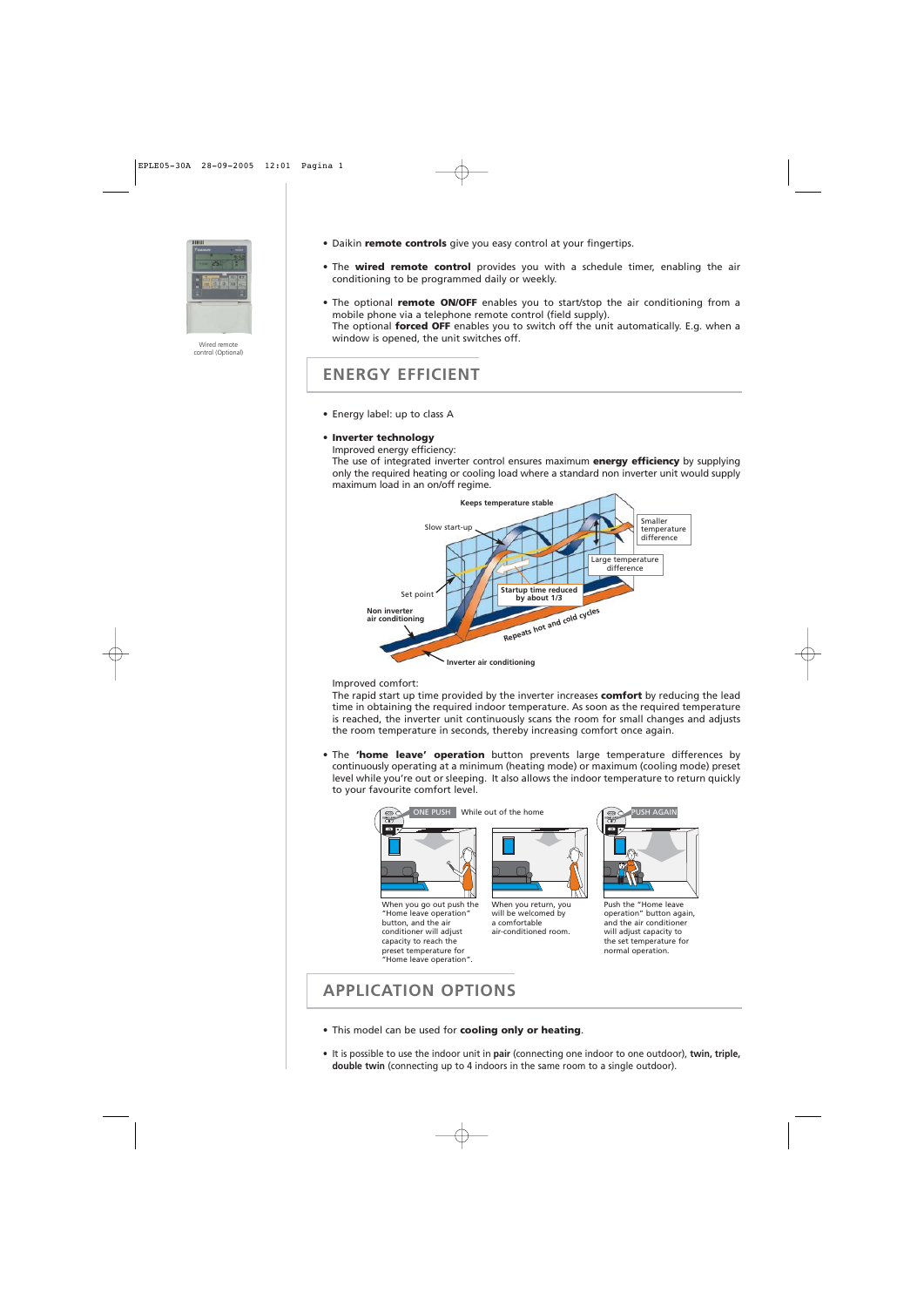## **Capacity and power input**

| <b>COOLING ONLY - NON INVERTER</b>           |         |         |                   | <b>FDQ125B7V3B</b> |                    |                    |                    |
|----------------------------------------------|---------|---------|-------------------|--------------------|--------------------|--------------------|--------------------|
| (air cooled)                                 |         |         | <b>RR125B7W1B</b> |                    |                    |                    |                    |
| Cooling capacity                             |         | nominal | kW                | 12.50              |                    |                    |                    |
| kW<br>Nominal input<br>nominal               |         |         | 4.79              |                    |                    |                    |                    |
| EER                                          |         |         |                   | 2.61               |                    |                    |                    |
| Energy label                                 |         |         |                   | D                  |                    |                    |                    |
| Annual energy consumption                    | cooling |         | kWh               | 2,395              |                    |                    |                    |
| HEAT PUMP - NON INVERTER/INVERTER CONTROLLED |         |         |                   | <b>FDQ125B7V3B</b> | <b>FDQ125B7V3B</b> | <b>FDQ200B7V3B</b> | <b>FDQ250B7V3B</b> |
| (air cooled)                                 |         |         | <b>RQ125B7W1B</b> | RZQ125B8V3B/B7W1B  | RZQ200B7W1B        | RZQ250B7W1B        |                    |
|                                              |         |         |                   |                    |                    |                    |                    |
| Cooling capacity                             |         | nominal | kW                | 12.50              | 12.50              | 20                 | 25                 |
| Heating capacity                             |         | nominal | kW                | 14.60              | 14                 | 23                 | 27                 |
| Nominal input                                | cooling | nominal | kW                | 4.79               | 4.15               | 6.43               | 8.31               |
|                                              | heating | nominal | kW                | 4.51               | 3.69               | 7.54               | 8.85               |
| EER                                          |         |         |                   | 2.61               | 3.01               | 3.11               | 3.01               |
| COP                                          |         |         |                   | 3.24               | 3.79               | 3.05               | 3.05               |
| Energy label                                 | cooling |         |                   | D                  | B                  | $\sim$             | ۰                  |
|                                              | heating |         |                   |                    | A                  | ٠                  | ۰                  |

Notes:

1) Energy label: scale from A (most efficiënt) to G (less efficiënt).

2) Annual energy consumption: based on average use of 500 running hours per year full load (= nominal capacity).

# **Specifications indoor units**

| <b>COOLING ONLY/HEAT PUMP</b>     |         |        |               | <b>FDQ125B7V3B</b>        | <b>FDO200B7V3B</b> | <b>FDQ250B7V3B</b>     |  |
|-----------------------------------|---------|--------|---------------|---------------------------|--------------------|------------------------|--|
| <b>HxWxD</b><br><b>Dimensions</b> |         | mm     | 350x1,400x662 | 450x1,400x900             |                    |                        |  |
| Weight                            |         |        | kg            | 59                        | 93                 | 93                     |  |
| Air flow rate                     | cooling | M      | $m^3/m$ in    | 43                        | 69                 | 89                     |  |
|                                   | heating | M      | $m^3/m$ in    | 43                        | 69                 | 89                     |  |
| Fan speed                         |         |        |               | 3 steps (direct drive)    |                    | 2 steps (direct drive) |  |
| Sound pressure level              | cooling | H      | dB(A)         | 44                        | 45                 | 47                     |  |
|                                   | heating | H      | dB(A)         | 44                        | 45                 | 47                     |  |
| Sound power level                 | cooling | H      | dB(A)         | 75                        | 81                 | 82                     |  |
| Piping connections                |         | liquid | mm            | ø9.52                     |                    | ø12.7                  |  |
| gas                               |         |        | mm            | ø15.9                     | 022.2              |                        |  |
| drain<br>mm                       |         |        |               | $\overline{a}$            | ø25                |                        |  |
| Heat insulation                   |         |        |               | both liquid and gas pipes |                    |                        |  |

- Information is not available.

**Indoor units :**





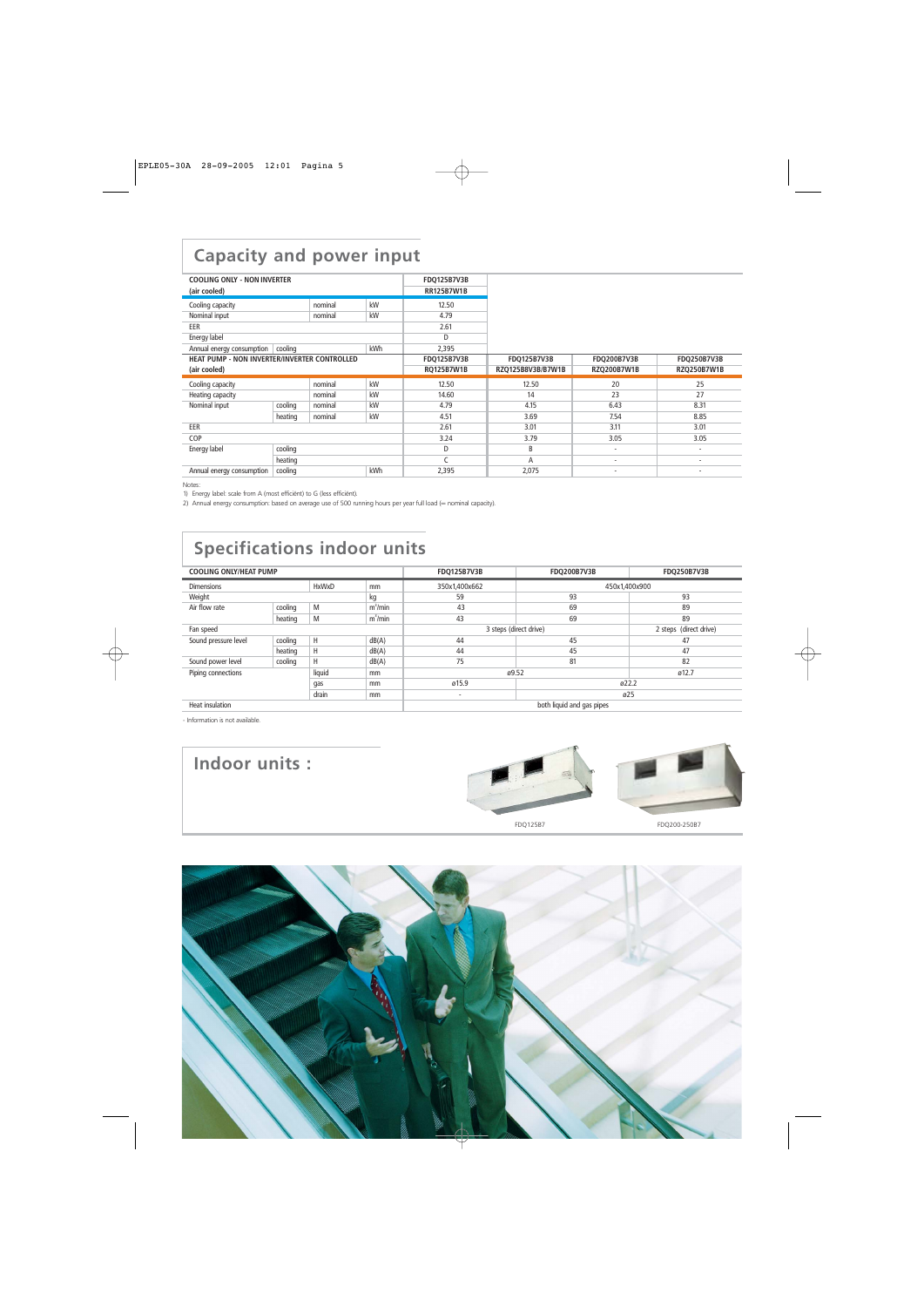## **Specifications outdoor units**

| <b>COOLING ONLY - NON INVERTER</b>           |         |                | <b>RR125B7W1B</b> |                                 |                           |                                 |     |
|----------------------------------------------|---------|----------------|-------------------|---------------------------------|---------------------------|---------------------------------|-----|
| <b>Dimensions</b>                            |         | <b>HxWxD</b>   | mm                | 1.170x900x320                   |                           |                                 |     |
| kg<br>Weight                                 |         | 106            |                   |                                 |                           |                                 |     |
| Casing colour                                |         |                | Ivory white       |                                 |                           |                                 |     |
| Sound pressure level                         |         | H              | dB(A)             | 53                              |                           |                                 |     |
| Sound power level                            |         | H              | dB(A)             | 67                              |                           |                                 |     |
| Compressor                                   |         |                |                   | Hermatically scaled scroll type |                           |                                 |     |
| Refrigerant type                             |         |                |                   | R-410A                          |                           |                                 |     |
| Refrigerant charge                           |         |                | kg/m              | 3.70                            |                           |                                 |     |
| Maximum piping length                        |         |                | m                 | 70(equivalent length 90)        |                           |                                 |     |
| Maximum level difference                     |         |                | m                 | 30                              |                           |                                 |     |
| Operation range                              |         | from $\sim$ to | °CDB              | $-15 - 46$                      |                           |                                 |     |
| HEAT PUMP - NON INVERTER/INVERTER CONTROLLED |         |                | RQ125B7W1B        | RZQ125B8V3B/B7W1B               | RZQ200B7W1B               | RZQ250B7W1B                     |     |
|                                              |         |                |                   |                                 |                           |                                 |     |
| <b>Dimensions</b>                            |         | <b>HxWxD</b>   | mm                | 1.170x900x320                   | 1.345x900x320             | 1,600x930x765                   |     |
| Weight                                       |         |                | kg                | 108                             | 106                       | 225                             | 226 |
| Casing colour                                |         |                |                   | Ivory white                     |                           | Ivory white                     |     |
| Sound pressure level                         |         |                | dB(A)             | 53 (cooling - H)                | 50 (cooling - H)          | 57                              | 57  |
|                                              |         |                |                   |                                 | 45 (night quiet mode)     |                                 |     |
| Sound power level                            |         |                | dB(A)             | 67 (cooling - H)                | 66 (cooling - H)          | 78                              | 78  |
| Compressor                                   |         |                |                   | Hermatically scaled scroll type |                           | Hermatically scaled scroll type |     |
| Refrigerant type                             |         |                |                   | R-410A                          |                           | R-410A                          |     |
| Refrigerant charge                           |         |                | kg/m              | 3.70                            | 4.3                       | 8                               | 9   |
| Maximum piping length                        |         |                | m                 | 70(equivalent length 90)        | 75 (equivalent length 95) | 100                             | 100 |
| Maximum level difference                     |         |                | m                 | 30                              | 5                         | 30                              | 30  |
| Operation range                              | cooling | from $\sim$ to | °CDB              | $-5 - 46$                       | $-15 - 50$                | $-5 - 46$                       |     |

### **Accessories: control systems**

| <b>INDOOR UNITS</b>       | <b>FD0125B7</b> | <b>FDO200B7</b> | <b>FDO250B7</b> |  |  |
|---------------------------|-----------------|-----------------|-----------------|--|--|
| Wired remote control      |                 | <b>BRC1D528</b> |                 |  |  |
| Central remote control    |                 | DCS302CA51      |                 |  |  |
| Unified ON/OFF control    | DCS301BA51      |                 |                 |  |  |
| Schedule timer            | DST301BA51      |                 |                 |  |  |
| Remote ON/OFF, forced OFF |                 | EKROROA         |                 |  |  |

### **Accessories**

| <b>INDOOR UNITS</b>                                                  | <b>FDO200B7</b><br><b>FD0125B7</b> |          | <b>FDO250B7</b> |  |  |
|----------------------------------------------------------------------|------------------------------------|----------|-----------------|--|--|
| Wiring adapter for electrical appendices                             | KRP4AA51                           |          |                 |  |  |
| Adapter for wiring (interlock for fresh air intake)                  | KRP1BA54                           |          |                 |  |  |
| Interface adapter for Sky Air series                                 | DTA112BA51                         |          |                 |  |  |
| Option PCB for ext. electrical heater, humidifier and/or hour meter* |                                    | EKRP1B2A |                 |  |  |
| Drain pump                                                           |                                    |          | EKDU125A1       |  |  |
|                                                                      |                                    |          |                 |  |  |

\* Electrical heater, humidifier and hour meter are field supplied. These parts should not be installed inside the unit.

## **Accessories**

| <b>OUTDOOR UNITS</b>                  |                                                      | <b>RR/RO125B7</b> | <b>RZO125B</b>  | <b>RZQ200B</b>    | <b>RZO250B</b> |
|---------------------------------------|------------------------------------------------------|-------------------|-----------------|-------------------|----------------|
| Central drain plug                    |                                                      | KKPJ5F180         | KKPJ5F180       |                   |                |
| Central drain pan kit                 |                                                      |                   |                 | KWC26B280         |                |
| Refrigerant branch piping<br>for twin |                                                      | KHRQ22M20TA8      | KHRO22M20TA8    |                   |                |
| for triple<br>for double twin         |                                                      | KHRO127H8         | KHRQ127H8       |                   | KHRO250H8      |
|                                       |                                                      |                   |                 | KHRQ22M20TA8 (x3) |                |
| Demand adapter kit                    | remote control of sound<br>reduction and power input |                   | <b>KRP58M51</b> |                   |                |

Notes:

1) V1 = 1~, 230V, 50Hz; V3 = 1~, 230V, 50Hz

4) Capacities are net, including a deduction for cooling (an addition for heating) for indoor fan motor heat.

9) The sound power level is an absolute value indicating the "power" which a sound source generated.

<sup>2)</sup> Nominal cooling capacities are based on: indoor temperature 27°CDB/19°CWB • outdoor temperature 35°CDB • equivalent refrigerant piping length 7.5m • level difference 0m.

<sup>3)</sup> Nominal heating capacities are based on: indoor temperature 20°CDB • outdoor temperature 7°CDB/6°CWB • equivalent refrigerant piping length 7.5m • level difference 0m.

<sup>5)</sup> The external static pressure is changeable: change the connectors inside the electrical box, this pressure means "high static pressure - standard - low static pressure".

<sup>6)</sup> The external static pressure is changeable: change the connectors inside the electrical box, this pressure means "high static pressure - standard".

<sup>7)</sup> Units should be selected on nominal capacity. Max. capacity is limited to peak periods.

<sup>8)</sup> The sound pressure level is measured via a microphone at a certain distance from the unit (for measuring conditions: please refer to the technical data books).